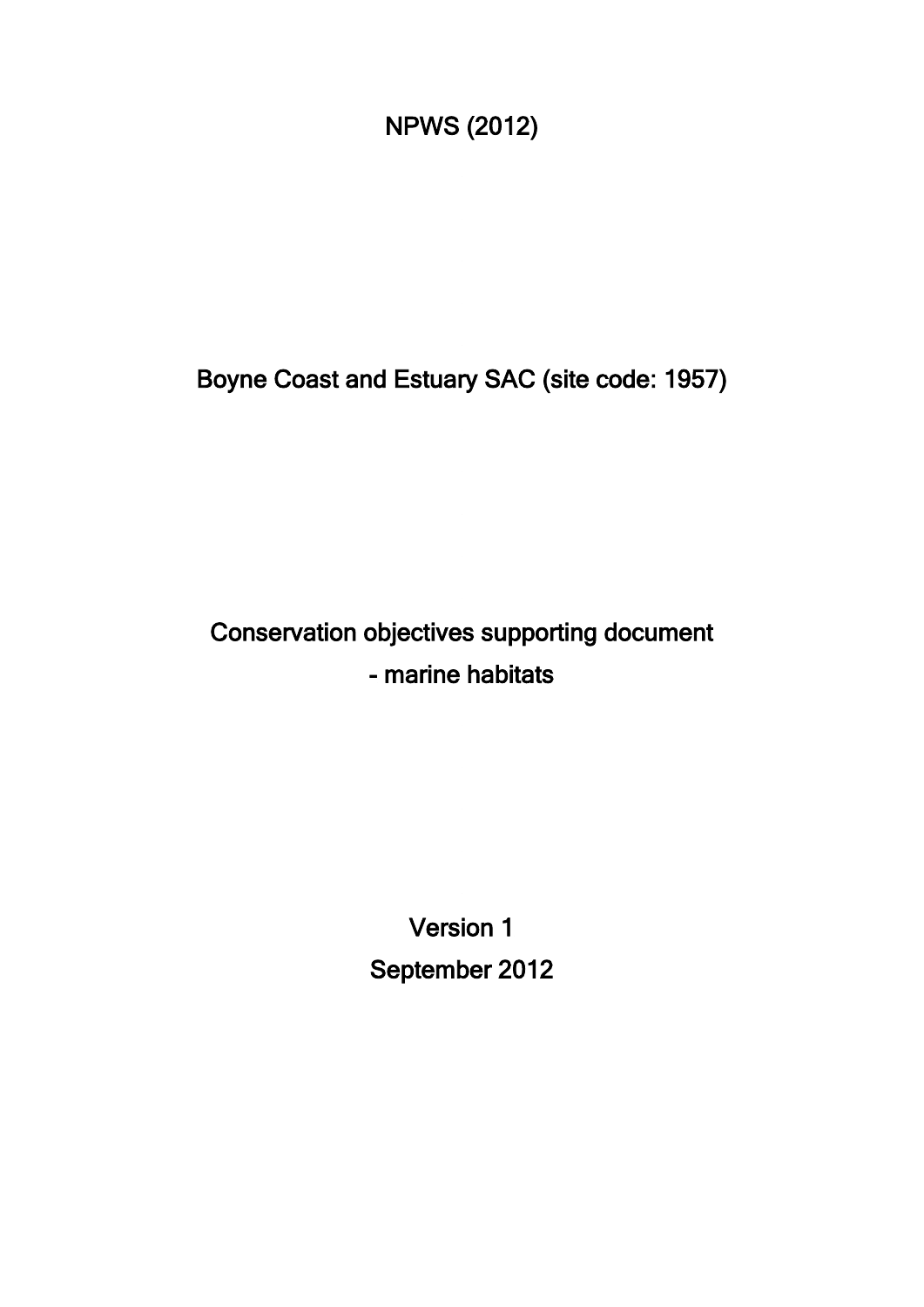### Introduction

The Boyne Coast and Estuary SAC is designated for the marine Annex I qualifying interests of Mudflats and sandflats not covered by sea water at low tide and Estuaries (Figures 1 and 2). The Annex I habitat Estuaries is a large physiographic feature that may wholly or partly incorporate other Annex I habitats including mudflats and sandflats within its area.

Intertidal and subtidal surveys were undertaken in the Boyne Coast and Estuary SAC in 2010 (ASU, 2011; EcoServe, 2011) and these data were used to determine the physical and biological nature of this SAC and adjacent areas that are contained within the Boyne Estuary Special Protection Area (SPA) (site code 4080). These habitat surveys facilitated the development of site-specific conservation objectives that will allow Ireland deliver on its surveillance and reporting obligations under the EU Habitats Directive (92/43/EC).

Ireland also has an obligation to ensure that consent decisions concerning operations/activities planned for Natura 2000 sites are informed by an appropriate assessment where the likelihood of such operations or activities having a significant effect on the site cannot be excluded. Further ancillary information concerning the practical application of the site-specific objectives and targets in the completion of such assessments is provided in Section 2.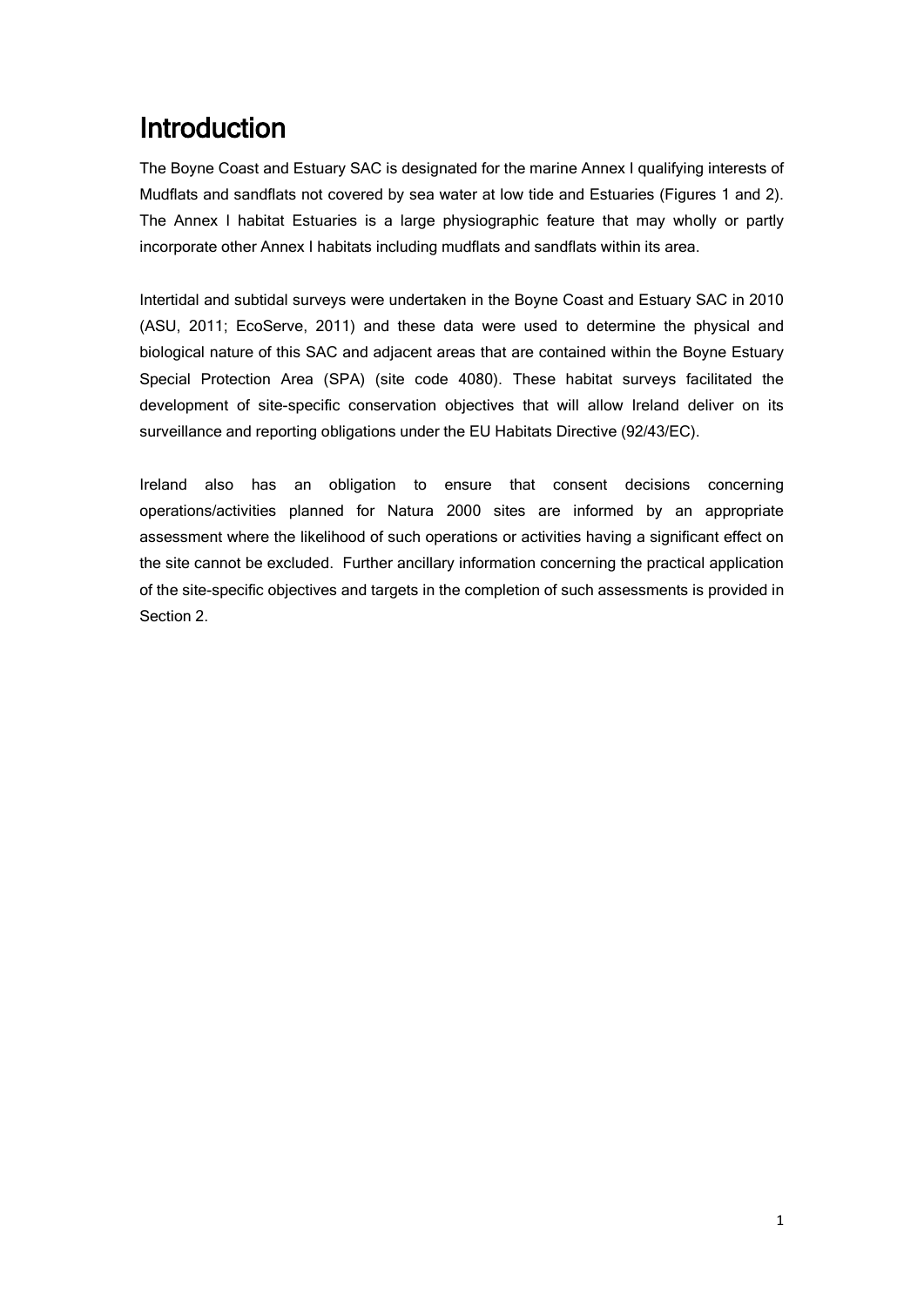# Section 1

## Principal Benthic Communities

Within the Boyne Coast and Estuary SAC three community types are recorded. The Annex I habitats in which they occur and their presence in the overlapping SPA is presented in Table 1 and a description of each community type is given below.

|                                             | <b>SAC Annex I Habitats</b> |                 |            |  |  |  |
|---------------------------------------------|-----------------------------|-----------------|------------|--|--|--|
|                                             |                             | Mudflats and    |            |  |  |  |
|                                             |                             | sandflats not   |            |  |  |  |
| <b>Community Type</b>                       |                             | covered by      | <b>SPA</b> |  |  |  |
|                                             | Estuaries (1130)            | seawater at low |            |  |  |  |
|                                             |                             | tide            |            |  |  |  |
|                                             |                             | (1140)          |            |  |  |  |
| Intertidal estuarine mud and fine sand      |                             |                 |            |  |  |  |
| with Hediste diversicolor and Corophium     |                             |                 |            |  |  |  |
| volutator community                         |                             |                 |            |  |  |  |
| dominated<br>bivalves<br>Fine<br>by<br>sand |                             | ✓               |            |  |  |  |
| community complex                           |                             |                 |            |  |  |  |
| Subtidal fine sand dominated by             |                             |                 |            |  |  |  |
| polychaetes community                       |                             |                 |            |  |  |  |

Table 1 The community types recorded in Boyne Coast and Estuary SAC and overlapping Boyne Estuary SPA, and the Annex I habitats in which they occur.

Estimated areas of each community type per Annex I habitat are based on interpolation and are given in the objective targets in Section 2.

The development of a community complex target arises when an area possesses similar abiotic features but records a number of biological communities that are not regarded as being sufficiently stable and/or distinct temporally or spatially to become the focus of conservation efforts. In this case, examination of the available data from the Boyne Coast and Estuary SAC identified a series of biological communities whose species composition overlapped significantly. Such biological communities are grouped together into what experts consider are sufficiently stable units (i.e. a complex) for conservation targets.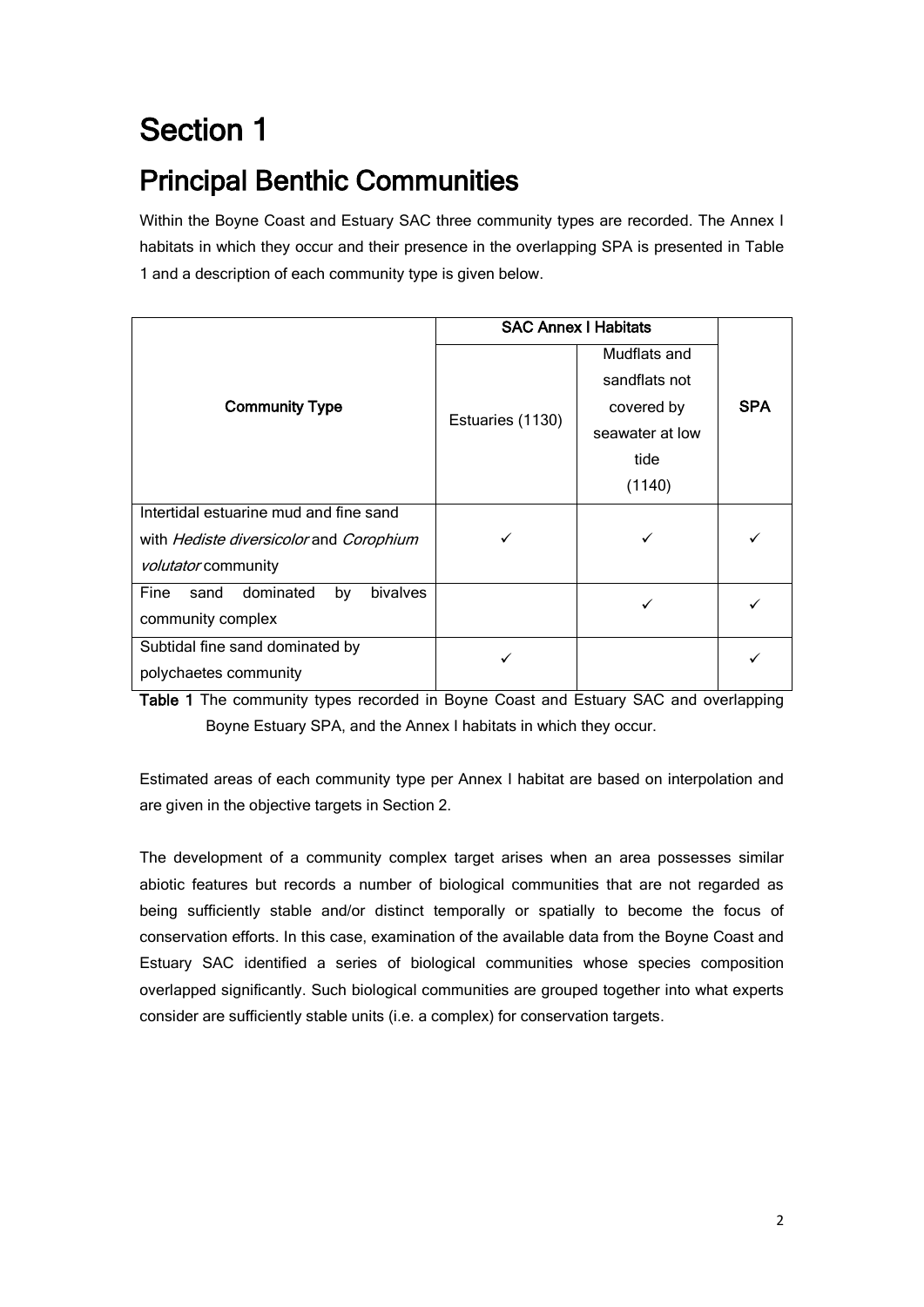### INTERTIDAL ESTUARINE MUD AND FINE SAND WITH HEDISTE DIVERSICOLOR AND COROPHIUM VOLUTATOR COMMUNITY

This community occurs on the mudflats of the Boyne River from the Boyle Bridge in Drogheda town eastwards to the mouth of the river (Figure 3). The mudflats are most extensive on the southern shore of the estuary from Mornington to Burrow Point.

The sediment of this community is largely that of fine material with fine sand ranging from 11% to 51%, very fine sand from 7% to 24% and silt-clay from 36% to 68%. The coarser fractions are generally less than 6%.

This community is distinguished by the presence of the polychaete *Hediste diversicolor* and the crustacean *Corophium volutator* which occur in high abundances; the gastropod Hydrobia ulvae and the crustacean *Crangon crangon* are recorded in moderate abundances here (Table 2).

| Intertidal estuarine mud and fine sand with <i>Hediste</i> |                 |  |  |  |  |  |
|------------------------------------------------------------|-----------------|--|--|--|--|--|
| diversicolor and Corophium volutator community             |                 |  |  |  |  |  |
| Corophium volutator<br>Hediste diversicolor                |                 |  |  |  |  |  |
| Hydrobia ulvae                                             | Crangon crangon |  |  |  |  |  |
| Macoma balthica                                            | Carcinus maenas |  |  |  |  |  |

Table 2 Distinguishing species of the Intertidal estuarine mud and fine sand with Hediste diversicolor and Corophium volutator community.

#### FINE SAND DOMINATED BY BIVALVES COMMUNITY COMPLEX

This community complex occurs in the coastal portion of the site from its northern boundary at Termonfeckin to Bettystown at its southern margin (Figure 3). It is recorded intertidally and subtidally to a depth of approximately 1m.

The sediment is largely that of fine sand (ranging from 28% to 82%) with variable proportions of remaining sand fractions (coarse sand ranges from 0% to 15%, medium sand from 0% to 12%, very fine sand from 10% to 26%). The amounts of silt-clay and very coarse material are negligible (< 9% and <4%, respectively).

The fauna is dominated by the bivalves *Donax vittatus* and Tellina tenuis with the polychaete Nephtys cirrosa and the bivalve Nucula nitidosa also recorded here in moderate abundances (Table 3). The polychaete Arenicola marina occasionally occurs here.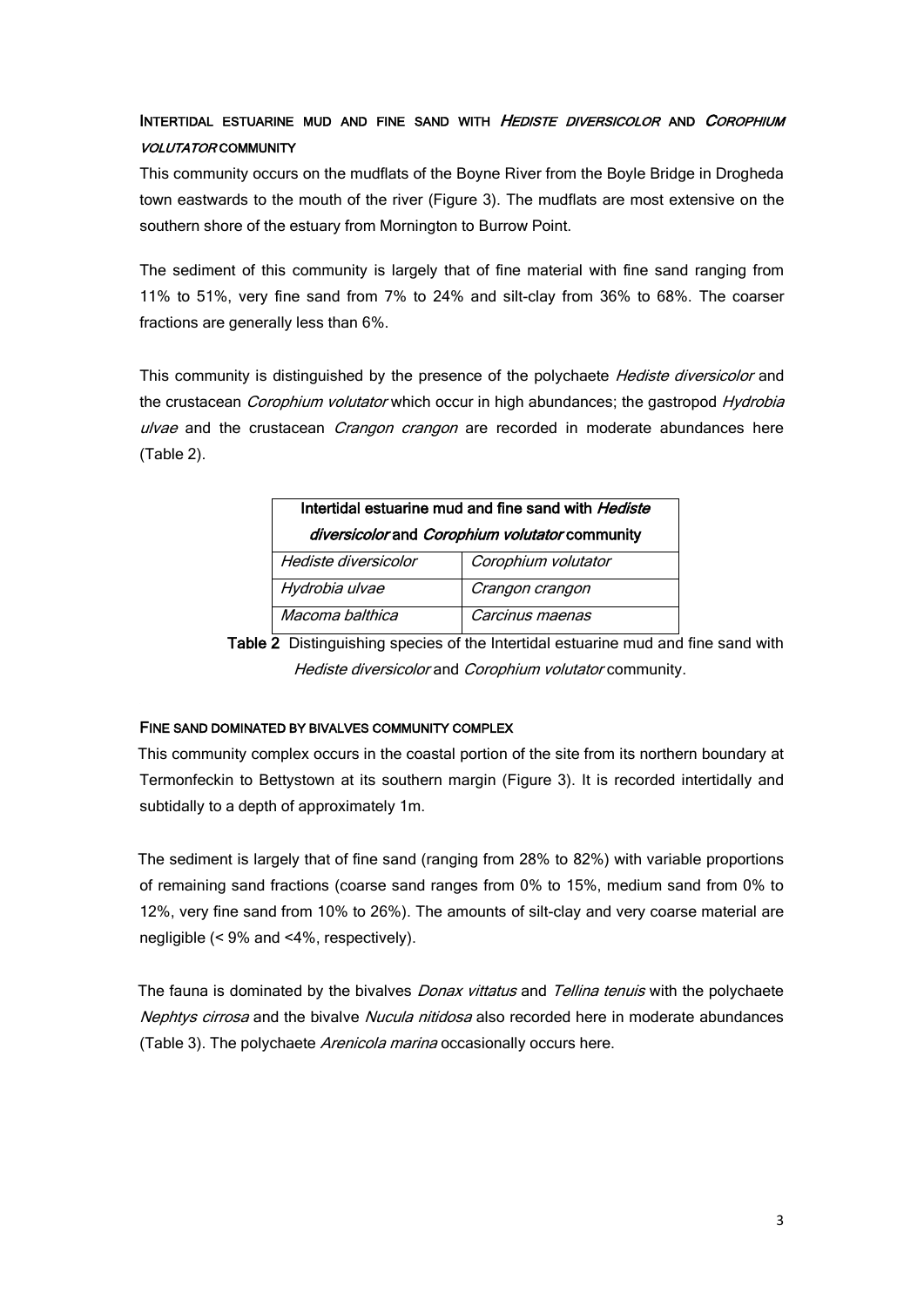| Fine sand dominated by bivalves community complex |                 |  |  |  |  |  |
|---------------------------------------------------|-----------------|--|--|--|--|--|
| Donax vittatus                                    | Tellina tenuis  |  |  |  |  |  |
| Nephtys cirrosa                                   | Nucula nitidosa |  |  |  |  |  |
| Arenicola marina                                  |                 |  |  |  |  |  |

Table 3 Distinguishing species of the Fine sand dominated by bivalves community complex.

#### SUBTIDAL FINE SAND DOMINATED BY POLYCHAETES COMMUNITY

This community occurs in the channel of the Boyne River from Tom Roe's Point to the mouth of the river. It occurs in depths of between 1m and 5m (Figure 3).

The sediment is largely that of fine sand (ranging from 7% to 70%) with a gradient of increasing fine material towards the inner reaches of the estuary (very fine sand ranging from 7% to 60% and silt-clay from 2% to 78%); coarser material is negligible (< 6%).

The faunal community is dominated by polychaetes Nephtys kersivalensis, Streblospio shrubsolii, Nephtys cirrosa, Spio filicornis and Glycera tridactyla (Table 4). Stands of the polychaete Lanice conchilega are recorded in the northern part of the river channel from Quinnsborough to the Haven. The bivalve Mytilus edulis occurs in the eastern confines of the Boyne River channel near Burrow Point.

| Subtidal fine sand dominated by polychaetes |                        |  |  |  |  |
|---------------------------------------------|------------------------|--|--|--|--|
| community                                   |                        |  |  |  |  |
| Nephtys kersivalensis                       | Streblospio shrubsolii |  |  |  |  |
| Nephtys cirrosa                             | Spio filicornis        |  |  |  |  |
| Glycera tridactyla                          | Lanice conchilega      |  |  |  |  |
| Mytilus edulis                              |                        |  |  |  |  |

Table 4 Distinguishing species of the Subtidal fine sand dominated by polychaetes community.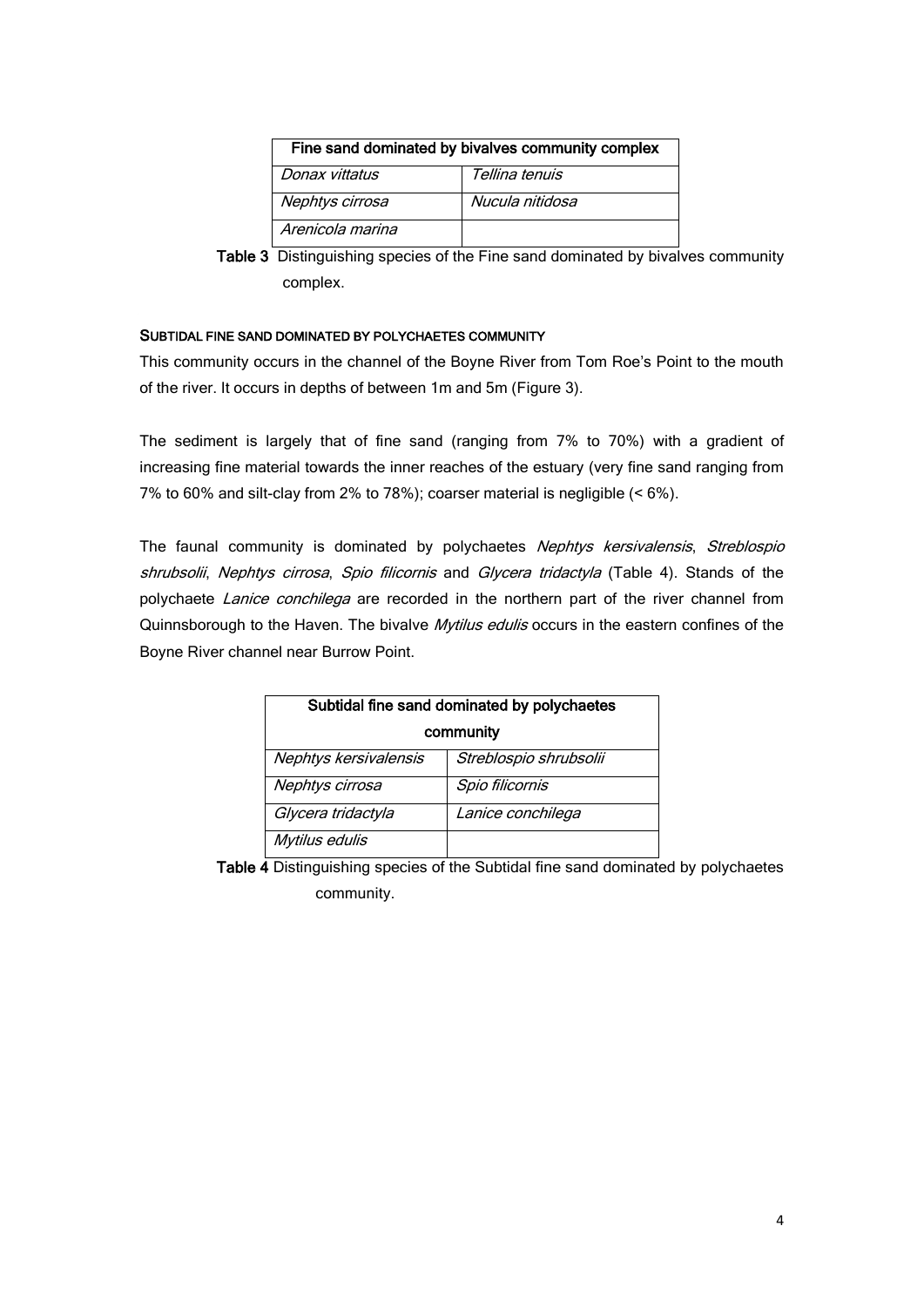### Section 2: Appropriate Assessment Notes

Many operations/activities of a particular nature and/or size require the preparation of an environmental impact statement of the likely effects of their planned development. While smaller operations/activities (i.e. sub threshold developments) are not required to prepare such statements, an appropriate assessment and Natura Impact Statement is required to inform the decision-making process in or adjacent to Natura 2000 sites. The purpose of such an assessment is to record in a transparent and reasoned manner the likely effects on a Natura 2000 site of a proposed development. The Department of the Environment, Heritage and Local Government has prepared general guidance on the completion of such assessments (www.npws.ie).

#### Annex I Habitats

It is worth considering at the outset that in relation to Annex I habitat structure and function, the extent and quality of all habitats varies considerably in space and time and marine habitats are particularly prone to such variation. Habitats which are varying naturally, i.e. biotic and/or abiotic variables are changing within an envelope of natural variation, must be considered to have favourable conservation condition. Anthropogenic disturbance may be considered significant when it causes a change in biotic and/or abiotic variables in excess of what could reasonably be envisaged under natural processes. The capacity of the habitat to recover from this change is obviously an important consideration (i.e. habitat resilience) thereafter.

This Department has adopted a prioritized approach to conservation of structure and function in marine Annex I habitats.

- 1. Those communities that are key contributors to overall biodiversity at a site by virtue of their structure and/or function (keystone communities) and their low resilience should be afforded the highest degree of protection and any significant anthropogenic disturbance should be avoided.
- 2. In relation to the remaining constituent communities that are structurally important (e.g. broad sedimentary communities) within an Annex I marine habitat, there are two considerations.
	- 2.1. Significant anthropogenic disturbance may occur with such intensity and/or frequency as to effectively represent a continuous or ongoing source of disturbance over time and space (e.g. effluent discharge within a given area). Drawing from the principle outlined in the European Commission's Article 17 reporting framework that disturbance of greater than 25% of the area of an Annex I habitat represents unfavourable conservation status, this Department takes the view that licensing of activities likely to cause continuous disturbance of each community type should not exceed an approximate area of 15%. Thereafter, an increasingly cautious approach is advocated. Prior to any further licensing of this category of activities, an inter-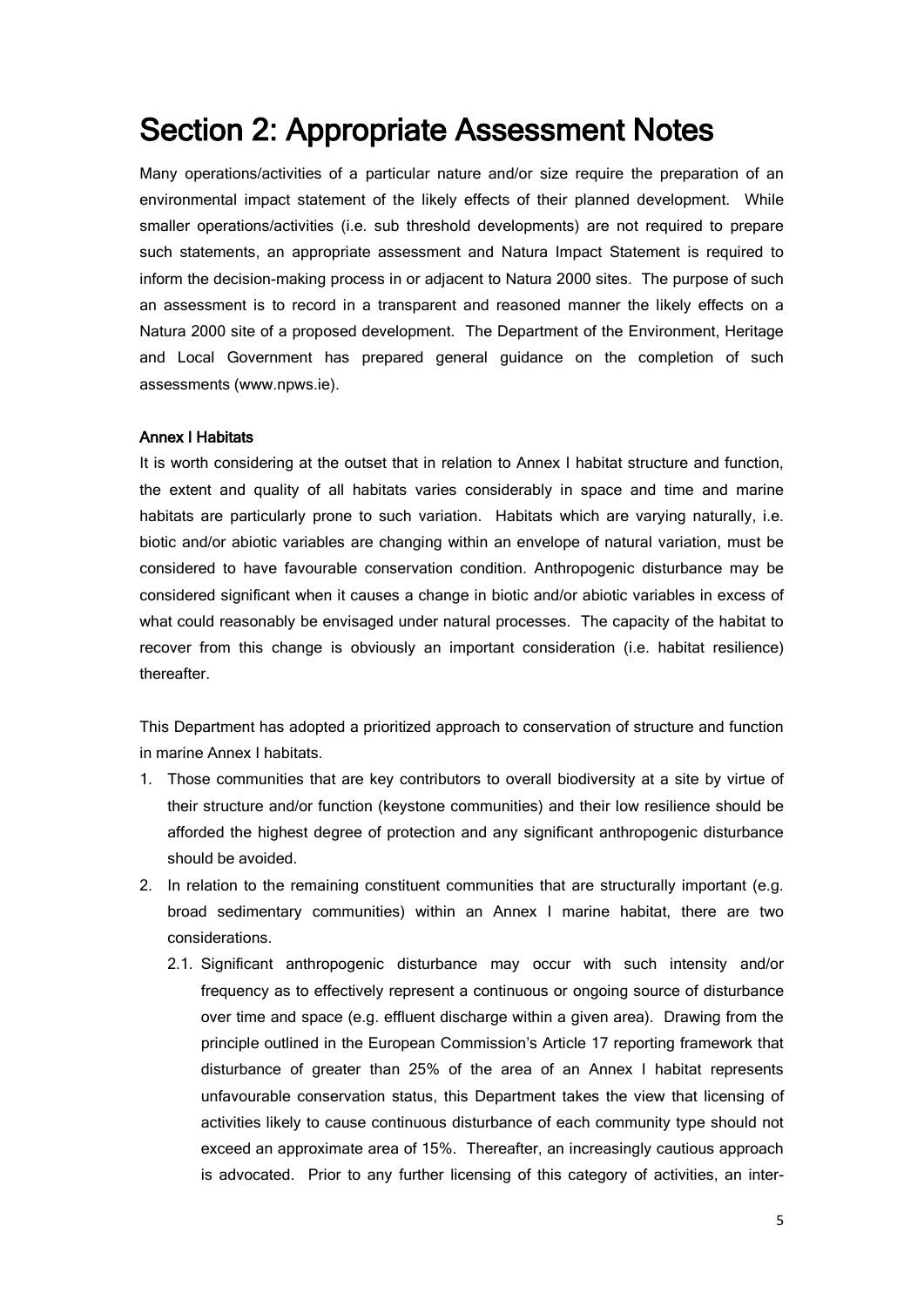Departmental management review (considering *inter alia* robustness of available scientific knowledge, future site requirements, etc) of the site is recommended.

2.2. Some activities may cause significant disturbance but may not necessarily represent a continuous or ongoing source of disturbance over time and space. This may arise for intermittent or episodic activities for which the receiving environment would have some resilience and may be expected to recover within a reasonable timeframe relative to the six-year reporting cycle (as required under Article 17 of the Directive). This Department is satisfied that such activities could be assessed in a contextspecific manner giving due consideration to the proposed nature and scale of activities during the reporting cycle and the particular resilience of the receiving habitat in combination with other activities within the designated site.

The following technical clarification is provided in relation to specific conservation objectives and targets for Annex I habitats to facilitate the appropriate assessment process:

### Objective To maintain the favourable conservation condition of Mudflats and sandflats not covered by seawater at low tide in the Boyne Coast and Estuary SAC, which is defined by the following list of attributes and targets.

| Target 1 | The permanent habitat area is stable or increasing, subject to natural |  |  |  |  |  |
|----------|------------------------------------------------------------------------|--|--|--|--|--|
|          | processes.                                                             |  |  |  |  |  |
|          |                                                                        |  |  |  |  |  |

- This target refers to activities or operations that propose to permanently remove habitat from a site, thereby reducing the permanent amount of habitat area. It does not refer to long or short term disturbance of the biology of a site.
- Early consultation or scoping with the Department in advance of formal application is advisable for such proposals.
- Target 2 Conserve the following community types in a natural condition: Intertidal estuarine mud and fine sand with Hediste diversicolor and Corophium volutator community; and Fine sand dominated by bivalves community complex.
	- A semi-quantitative description of the communities has been provided in Section 1.
	- An interpolation of their likely distribution is provided in figure 3.
	- The estimated areas of the communities within the Mudflats and sandflats not covered by seawater at low tide habitat given below are based on spatial interpolation and therefore should be considered indicative:
		- Intertidal estuarine mud and fine sand with Hediste diversicolor and Corophium volutator community –159ha
		- Fine sand dominated by bivalves community complex 244ha
	- Significant continuous or ongoing disturbance of communities should not exceed an approximate area of 15% of the interpolated area of each community type, at which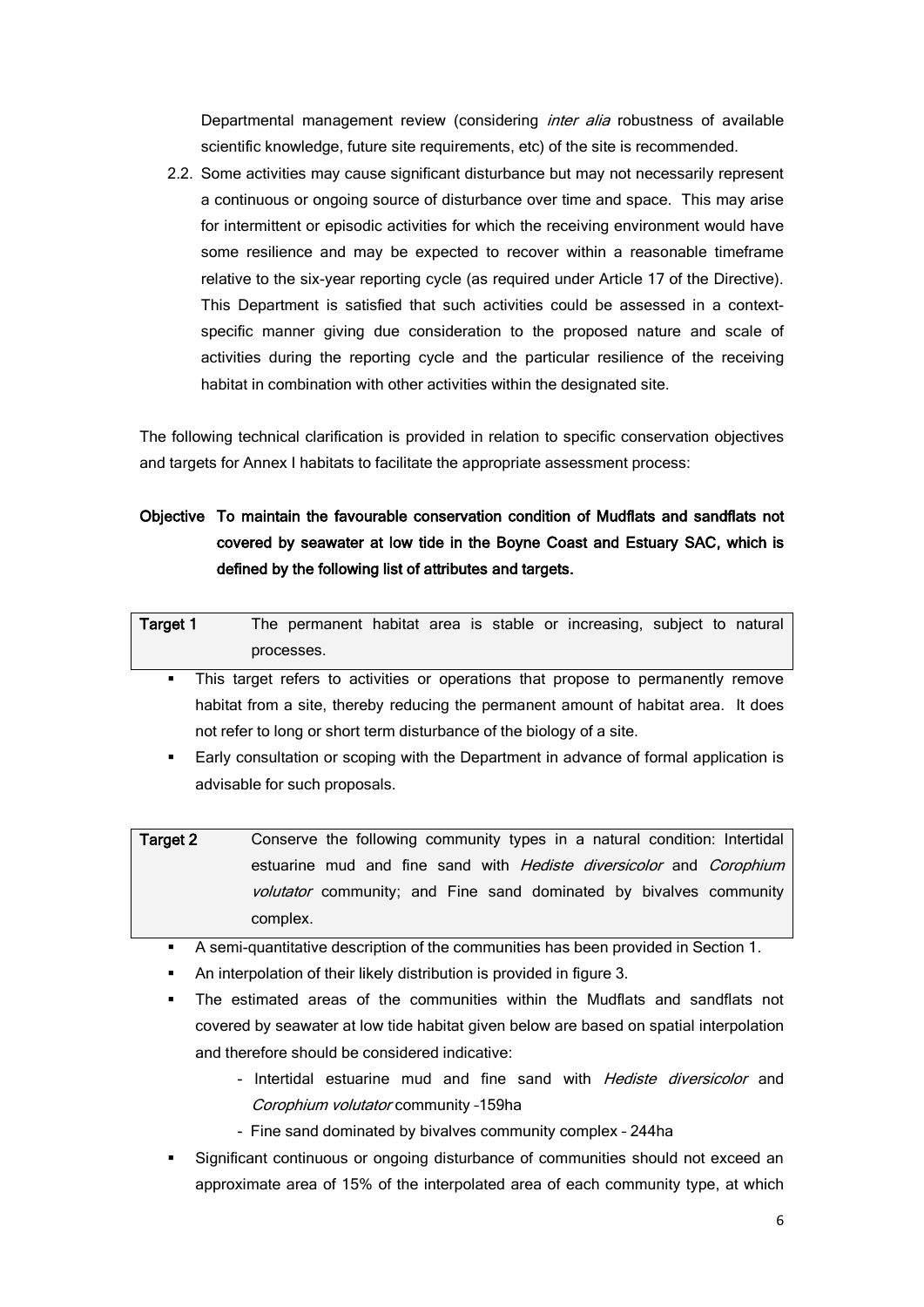point an inter-Departmental management review is recommended prior to further licensing of such activities.

 Proposed activities or operations that cause significant disturbance to communities but may not necessarily represent a continuous or ongoing source of disturbance over time and space may be assessed in a context-specific manner giving due consideration to the proposed nature and scale of activities during the reporting cycle and the particular resilience of the receiving habitat in combination with other activities within the designated site.

### Objective To maintain the favourable conservation condition of Estuaries in the Boyne Coast and Estuary SAC, which is defined by the following list of attributes and targets.

| Target 1 |            |  |  | The permanent habitat area is stable or increasing, subject to natural |  |  |
|----------|------------|--|--|------------------------------------------------------------------------|--|--|
|          | processes. |  |  |                                                                        |  |  |

- This habitat also encompasses the Annex I habitat of Mudflats and sandflats not covered by seawater at low tide. In such areas, the specific targets for that Annex I habitat will address requirements within the Annex I habitat Estuaries.
- This target refers to activities or operations that propose to permanently remove habitat from a site, thereby reducing the permanent amount of habitat area. It does not refer to long or short term disturbance of the biology of a site.
- Early consultation or scoping with the Department in advance of formal application is advisable for such proposals.
- Target 2 Conserve the following community types in a natural condition: Intertidal estuarine mud and fine sand with Hediste diversicolor and Corophium volutator community; and Subtidal fine sand dominated by polychaetes community.

A semi-quantitative description of these communities has been provided in Section 1.

- An interpolation of their likely distribution is provided in figure 3.
- The estimated area of these communities within the Estuaries habitat given below is based on spatial interpolation and therefore should be considered indicative:
	- Intertidal estuarine mud and fine sand with *Hediste diversicolor* and Corophium volutator community – 159ha
	- Subtidal fine sand dominated by polychaetes community 54ha
- Significant continuous or ongoing disturbance of this community should not exceed an approximate area of 15% of the interpolated area, at which point an inter-Departmental management review is recommended prior to further licensing of such activities.
- Proposed activities or operations that cause significant disturbance to communities but may not necessarily represent a continuous or ongoing source of disturbance over time and space may be assessed in a context-specific manner giving due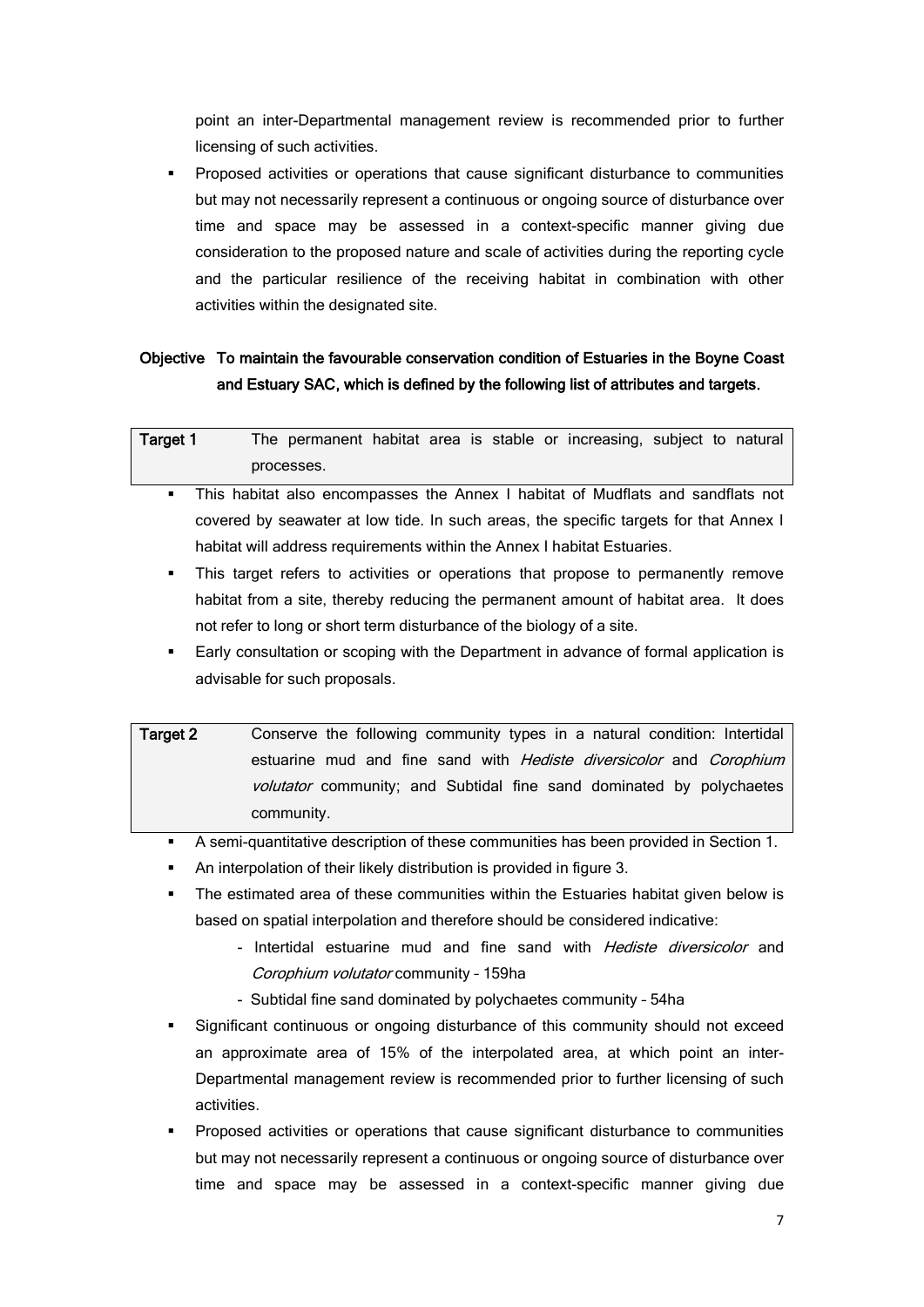consideration to the proposed nature and scale of activities during the reporting cycle and the particular resilience of the receiving habitat in combination with other activities within the designated site.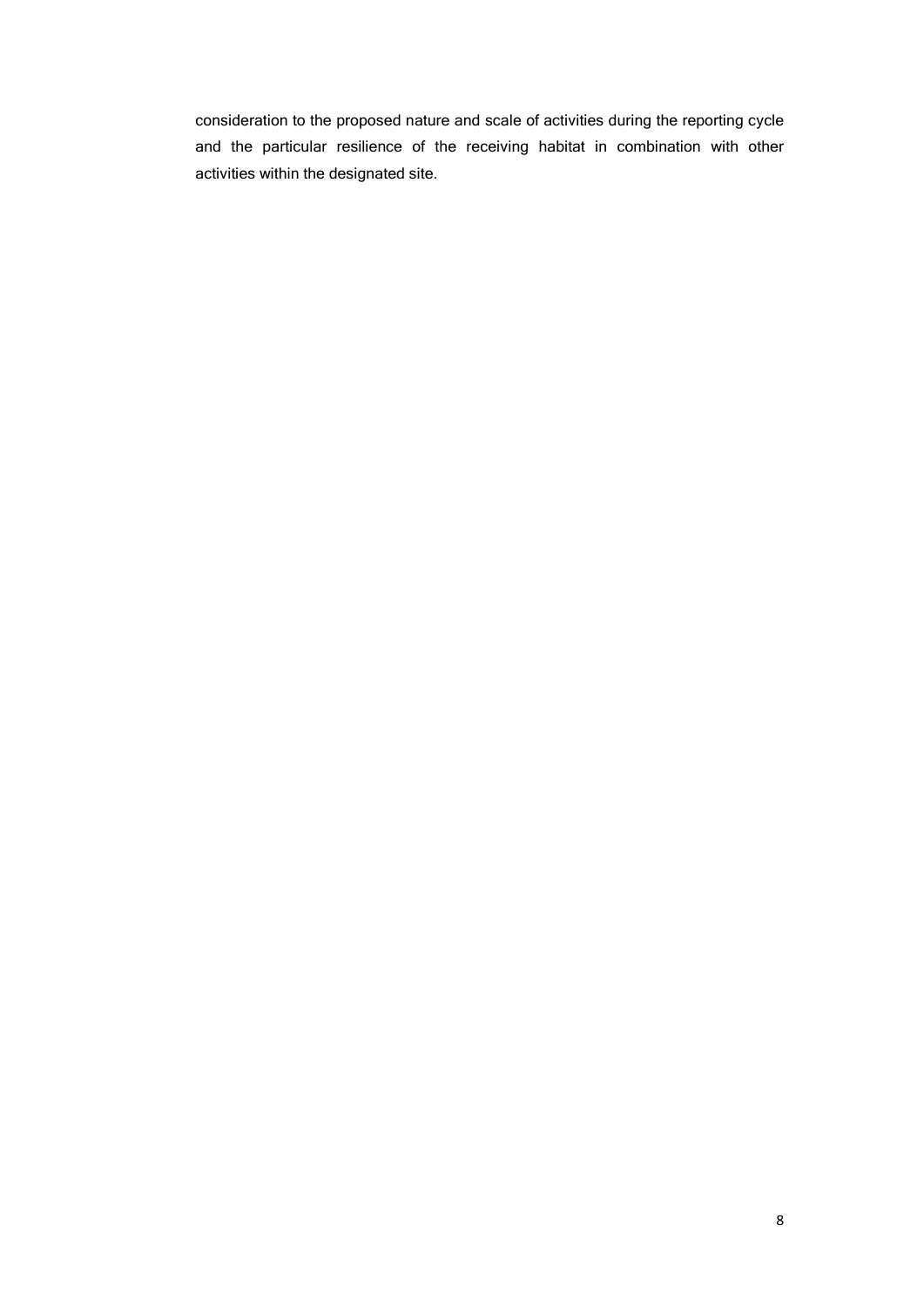## Bibliography

- ASU (2011). An intertidal soft sediment survey of the Boyne Coast and Estuary. Carried out by ASU on behalf of Marine Institute in partnership with National Parks & Wildlife Service.
- EcoServe (2011). Benthic Survey of the Boyne Coast and Estuary Special Area of Conservation and Boyne Estuary Special Protection Area. Carried out by EcoServe on behalf of Marine Institute in partnership with National Parks & Wildlife Service.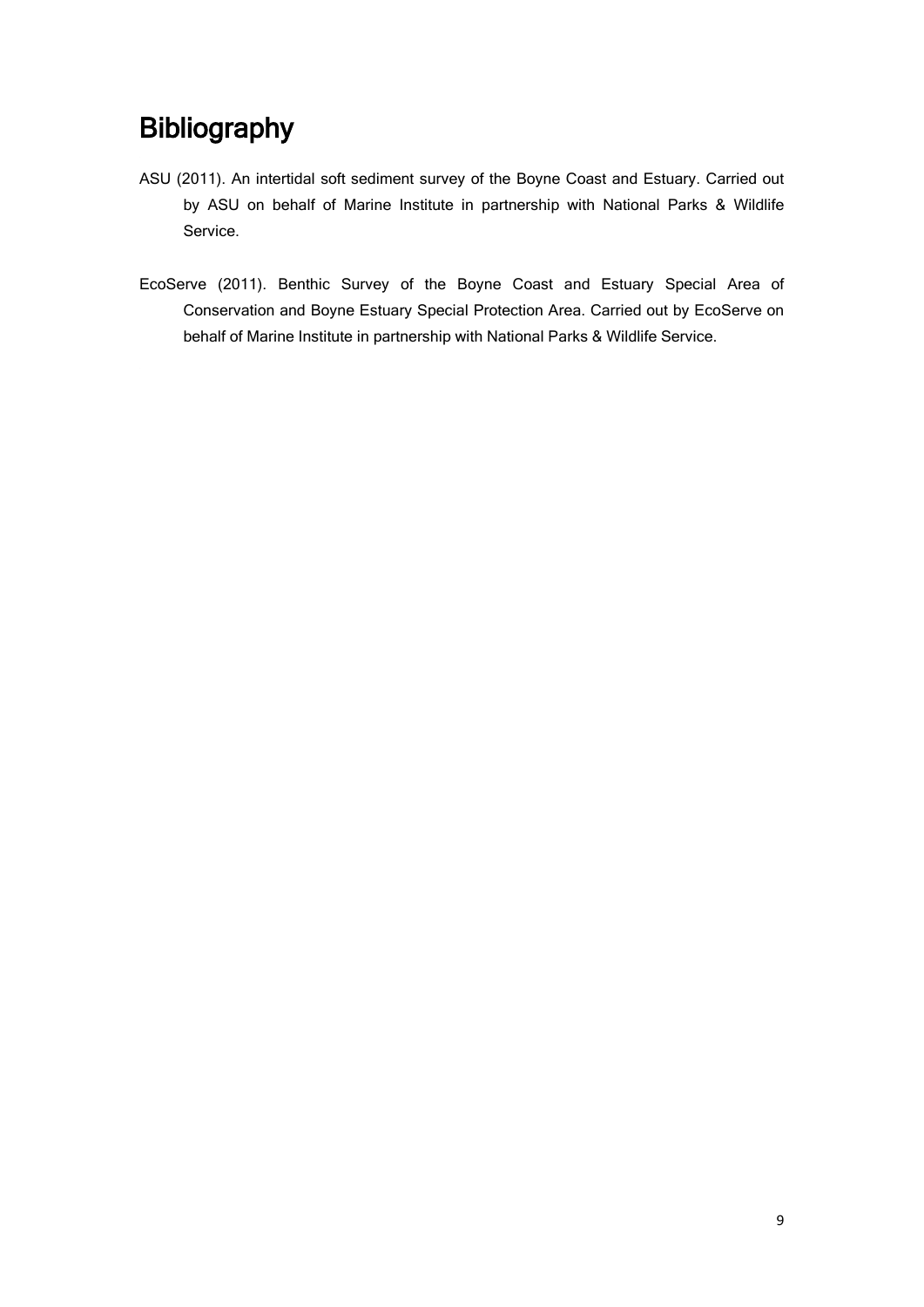Figure 1 Extent of the Annex I habitat Mudflats and sandflats not covered by seawater at low tide in the Boyne Coast and Estuary SAC.

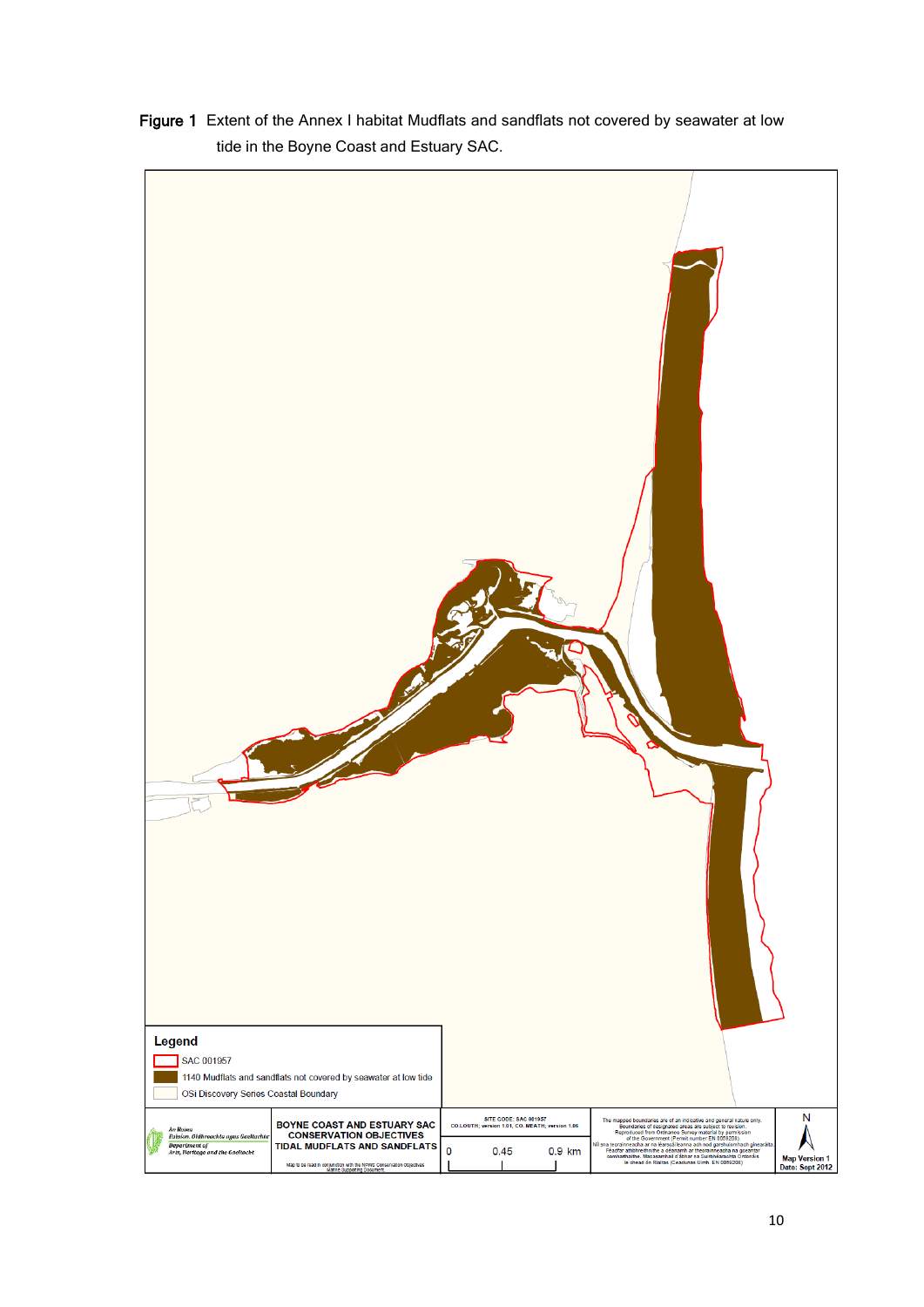

Figure 2 Extent of the Annex I habitat Estuaries in the Boyne Coast and Estuary SAC.